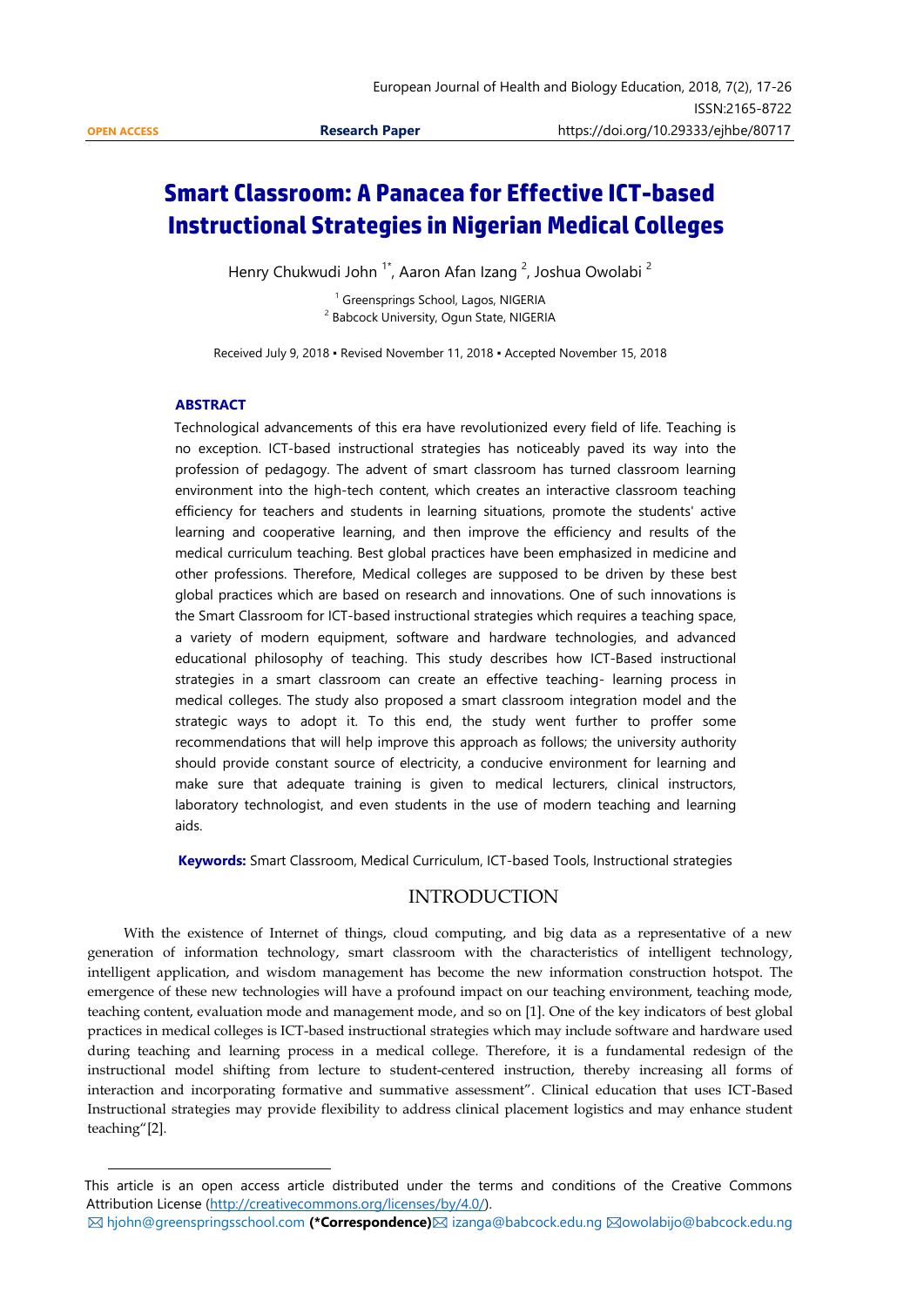While in the process of students learning, classroom teaching is the most important part of students to acquire knowledge. Rapid advances in medical and health sciences have expanded the frontiers of knowledge, while issues in medical ethics, professionalism, and health-related Informatics, ICT have become a "must-know" for the physician and health care practitioners of the twenty-first century" [3]. Medical curriculum teaching emphasizes on the situation and cooperation, and emphasized the importance of the students' learning initiative and exploration ability. Past studies have focused on effects of ICT on student's academic performance in medical college, while less study has been done in the designing and development an effective smart classroom within medical colleges, which is still challenging to most educators due to the complex environment that incorporates many pedagogical and technological elements.

Therefore, this study reveals how the comprehensive adoption of smart classroom can create an environment for effective ICT-based instructional strategies in medical colleges.

## **Theoretical Framework**

 Diffusion of Innovation Theory which was developed by Rogers (1995) has been used to study user adoption of innovation in many sectors including agriculture, sociology, information systems, and manufacturing, among others. According to [4], diffusion is "the process by which an innovation is communicated through certain channels over the time among the members of a social system"; while an innovation is "an idea, practice, or object that is perceived as new by an individual or another unit of adoption" [5]. Diffusion of Innovation theory considers five constructs that influence technological adoption. The constructs include complexity, observability, compatibility, triability, and relative advantage. The theory shows the process of innovation diffusion which includes five stages: knowledge, persuasion, decision, implementation, and confirmation. The theory categorizes the adopters of a technology into innovators, early adopters, early majority, late majority, and laggards forming a bell shaped curve. The theory further puts forward that prior conditions that may affect innovation adoption include innovativeness, norms of social systems, previous practice, and felt needs.

## **ICT-Based Instructional Strategies in Medical Colleges**

 Information Technology and Information Industry is one of the most dynamic areas in the world, which have led to the development of information technologies and their application in medicine and everyday life thereby making it necessary for quality and appropriate training in informatics, especially from the medical universities to be provided. The information boom in medical science and practice poses to the health professionals high demands on their competence in the field of information technology.

 The use of information technology in modern health care at all levels of medical help requires knowledge to work with them to meet patients' needs for quality and high qualified service by medical professionals [6].

 With the advent of ICT's predictions about reforming medical education from a traditional lecture discussion curriculum to a more student-centred type of education to enhance creativity and lead to changes in the way physicians practice were common. Medical educators were predicted to spend less time delivering information in traditional settings such as lectures and more time on facilitating the learning process and research. In addition, medical students were predicted to take a more active role in their learning and alter the pace of their own education using ICT-based tools [7].

 Today, multimedia technology, the World Wide Web, and the omnipresent nature of networked computers have transformed educational technologies. Medical educators now use ICT-based tools for instructional purposes more than ever to deliver learning resources, and this increased use can be seen in the growing number of publications and conference presentations related to educational technology and will continue to evolve and become further integrated into all aspects of the medical industry [8].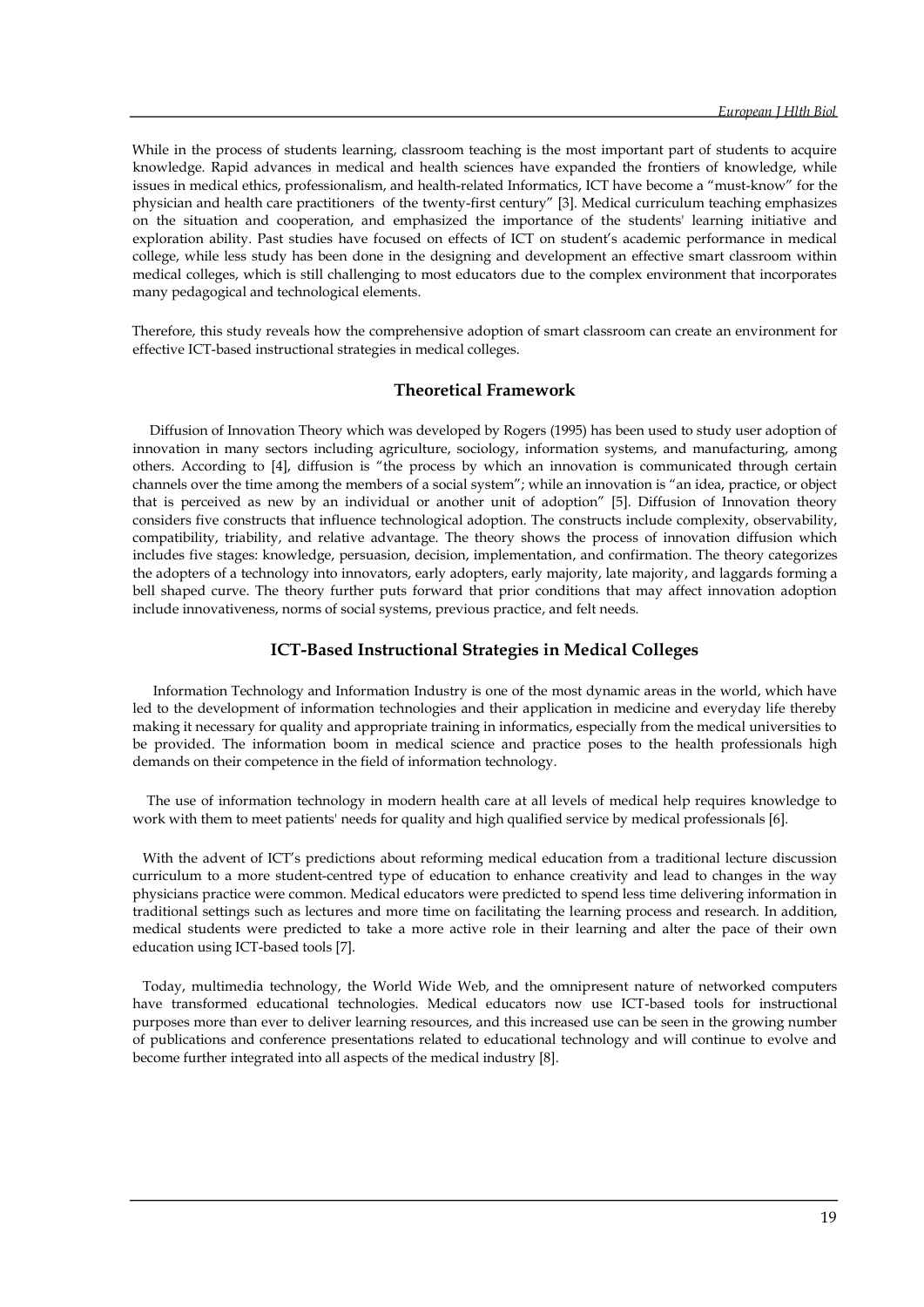#### *John et al. / Smart Classroom: A Panacea for Effective ICT-based Instructional strategies in Nigerian Medical Colleges*

 One issue regarding ICT in medical education is its availability and use. While developed countries benefit from investing in ICT, developing countries could particularly benefit from ICT mediated education because of the lack of educational institutions and qualified medical educators, poor distribution of facilities, and poor access to the latest educational infrastructure [9]. However, access to the technology is often an issue in developing countries. ICT use was examined at a medical college in Burla, India, and according to [9], ICT could be a useful tool to address problems in medical education, but the lack of technology and resources was a serious limitation. Most users were deprived of access to the vast medical literature available in electronic format, and the medical college had not been able to use the services available at national and international levels [9].

 Computer technology is being integrated into medical education as an effective tool for teaching, learning, plus allowing access to a wider variety and greater quantity of ever increasing information and research. However, educational leaders play an essential role in incorporating this new technology into medical education in order to maximize the efficacy of this integration and improve the quality of medical education as well as training informed and efficient physicians for twenty-first century. This leadership, with regards to integration of ICT into medical education, differs in developed countries and developing countries. In order to integrate ICT into medical education in a developing country, the educational leadership needs more fundamental changes, i.e., moving the centralized decision making process to a more decentralized system where the schools are given the authority to implement changes with regards to their needs and possibilities [10].

 IT knowledge and computer skills among medical educators are higher in developed countries compared with developing countries, mainly due to facility limitations such as the availability of computers and Internet connections. For instance, in Sri Lanka, IT based components are not included in medical curricula in most medical schools, and experiences with IT-based activities in medical schools are limited. The case is the same for most developing countries, and publications on this topic from those countries are limited [11].

## **IV. Technology In Medical Classroom Teaching**

#### **Interactive Electronic Whiteboard**

 Interactive electronic whiteboard is induced from the electronic induction board (hardware) integrated with the whiteboard operating system (software). It combines computer technology, sensing technology, positioning technology, microelectronics technology, and electronic communications technology, has become a computer based on an input-output devices and sensors whiteboard , is people (users) to interact with the computer 's intelligence platform. Interactive electronic whiteboard is the product of information science and technology. As a new modern teaching tool, interactive electronic whiteboard advantage is able to effectively integrate various teaching resources, improve the utilization of teaching resources, has great effect to improve the classroom efficiency [12]. On the other hand, interactive electronic whiteboard system is composed of projector, computer and electronic whiteboard, this kind of teaching method has the characteristics of the content is rich and colorful, in the form of a variety of features, by the vast number of teachers and students like it, has been widely used in medical classroom teaching, and have achieved satisfactory results.

#### **Automatic Recording System**

 Automatic recording system can automatically generate live video classroom when the teachers are teaching at the same time, recording the whole teaching process. At the same time, also in a streaming mode on the Internet to watch live, so that the majority of students in the classroom scene such as face to face the same feeling, after class can also be online on-demand playback. By using full automatic recording system can share the excellent teaching resources of famous teachers on the Internet, is also teacher training, curriculum evaluation, teaching observation, level evaluation, resource sharing mentor, provides a convenient way for more recording work of excellent courses. Automatic recording system uses two modes (software mode and hardware mode) to collect teacher courseware screen display; or through the intelligence director system switches the students and teachers of the picture, in order to reflect the effect of the interaction between teachers and students in classroom teaching; the use of the live server, will broadcast live classroom to other computers on the network [13].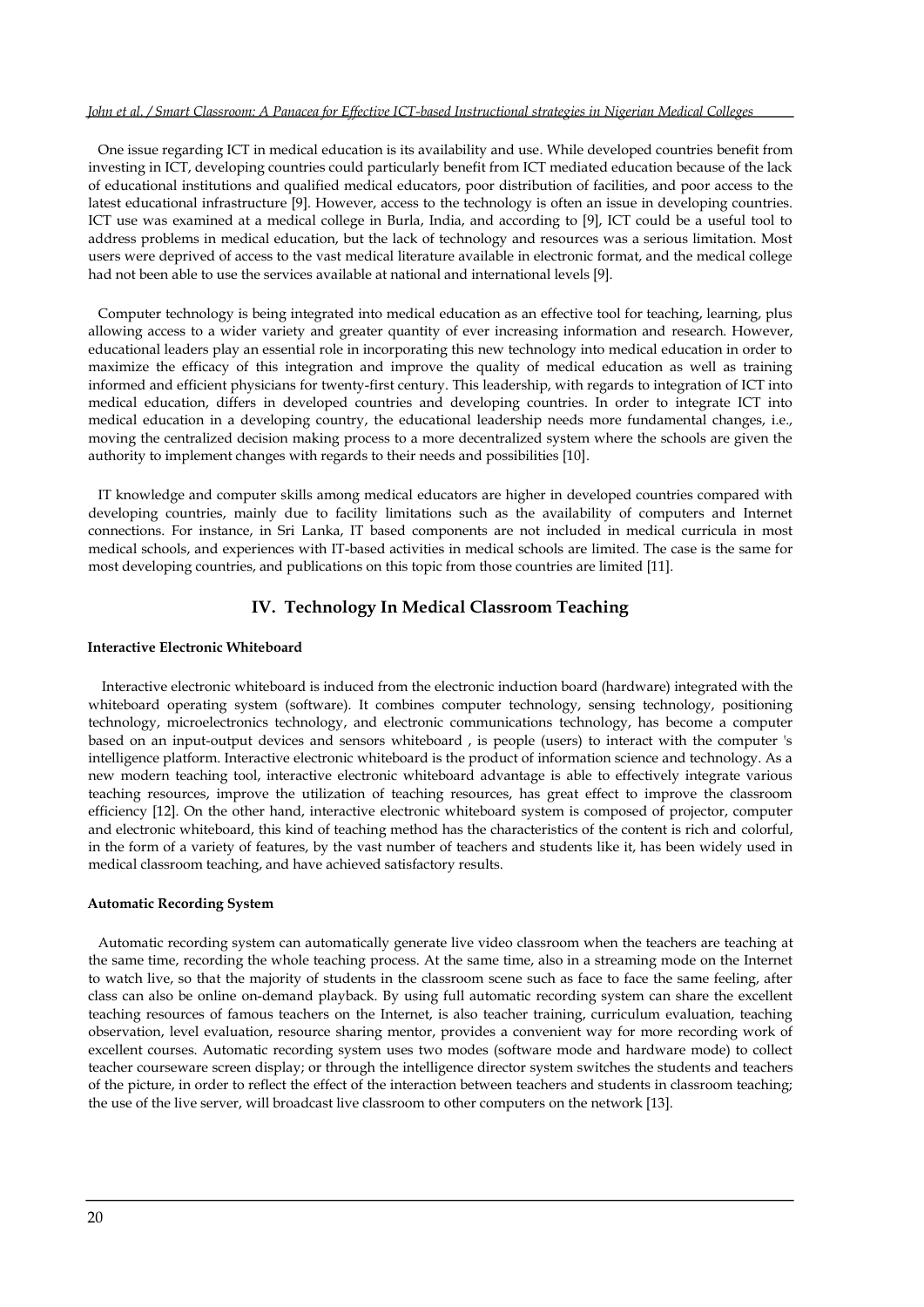#### **Interactive Response System (IRS)**

 Interactive Response System is through the electronic remote control, let the whole class of students in the classroom be a real time feedback information to the teacher's teaching applications. IRS' the most important function is to help the students to keep focus on classroom learning activities, and can motivate students' active learning. With the rapid development of information technology, the use of wireless electronic remote control allows IRS real-time feedback system to maximize performance so that the teacher in the classroom teaching activity, at any time statistics student feedback and proportional, immediately grasp the learning situation of the whole class of students, and adjust the teaching steps [14]. [15], has clearly indicated some of the following ICTbased instructional technologies that are used for medical education which is Computer-aided Instruction (CAI). This a form of ICT-based Instructional strategies in which computers play a central role as the means of information delivery and direct interaction with learners (in contrast to applications such as PowerPoint) in a medical college; to some extent human instructors are replaced. These programs may make use of Internet technologies (Web-based learning), and include a wide variety of standalone applications or online materials.

#### **Virtual Patients (VP)**

This is a specific type of computer- based program used by medical instructors, which can be used to simulate real-life clinical scenarios; learners emulate the roles of health care providers to obtain a history, conduct a physical examination, and make diagnostic and therapeutic decisions. Although less common, screen-based virtual reality, or "screen-based simulation" is also being used to educate providers. It is also a program, exclusively computer-based, that allows learners to interview, examine, diagnose, and treat patients in realistic clinical scenarios. Examples include virtual patients, virtual environments, or physiologic simulations. Increasingly, more and more medical schools are utilizing virtual patients and indeed embedding them into their curricula [16]. A narrow or limited view focusing on particular VP features may constrain possible holistic learning benefits; an overly visionary and idealistic conceptions considering VPs as "one size fits all" interventions may not be in line with educators' and students' way of using VPs [17].

#### **Social Media**

Social media is a platform for quick information communication, knowledge sharing between teachers and students. Its usage has inevitably become a growing global phenomenon; Information has now been made available in varieties of technological applications i.e. Facebook, Instagram, and LinkedIn, Twitter, WhatsApp instant messengers, Imo Chat, etc. which is now bridging the digital divide between the undergraduate students and the desired information at a relatively low cost with easy and equitable access.

An increasing number of authors have been reporting possible usage of social media applications in medical education on the condition that they are used effectively and could help students, clinician teachers, and also patients enhance their learning performance, increase their engagement and improve collaboration. Integration of social media applications into the existing medical educational portals can enhance sharing of documents, multimedia, distribute news, one-to-many communication, collaborative learning, synchronous and asynchronous discussion [18].

#### **Human Patient Simulation (HPS)**

The use of mannequins or models to simulate patient care environments for instructional based practices or assessment purposes and the most common type of simulation equipment is the full-scale mannequin, most often a computerized adult. The report defines full-scale mannequins as the "life-sized robot that mimics various functions of the human body, including respiration, cardiac rhythms, and pulsation" [18].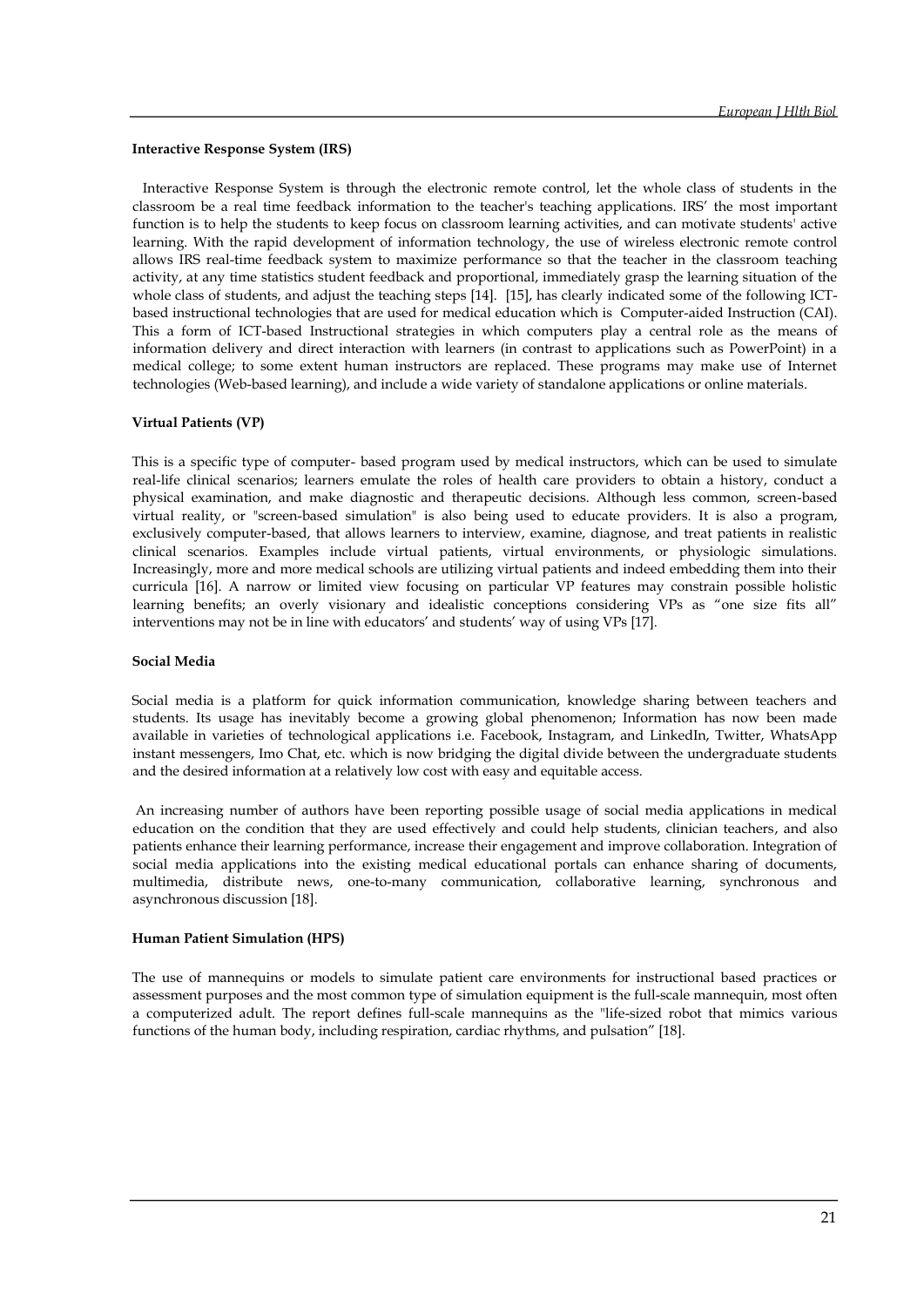#### *John et al. / Smart Classroom: A Panacea for Effective ICT-based Instructional strategies in Nigerian Medical Colleges*

Many forms of simulation have been a part of health care education for many years, including volunteers roleplaying patients, practice suture pads, and anatomical replicas. However, improvements in technology have advanced the capabilities of the simulation tools available to students. A 2010 report from EDUCAUSE on the use of simulation technology in higher education observes that simulation technology is most often used to practice low-frequency events that require high acuity (e.g., emergency procedures) and irreversible procedures (e.g., surgery).

#### **Screen-based Virtual Reality**

Screen-based virtual reality is a computer interface characterized by high degrees of immersion, believability, and interaction, with the goal of making the user believe, as much as possible, that s/he is actually within the computer generated environment, as opposed to being an external observer looking in [19]. The main strength of this technique is that it allows the users to view that place in three hundred and sixty degrees (360°) and 3 dimensions modelling object (3-D). The viewer is allowed to interact with the image through the hotspots and this is something different from just sharing at the information display in the screen of the computer [20].

While traditional simulation has been widely used in higher education, through activities such as role-playing, technology based simulation has been less widely adopted, with the exception of medical education [21].

However it is prudent to begin developing virtual reality based educational applications today so that we will be prepared for the advances in equipment and software which will become available tomorrow, as the burgeoning popularity of this new technology drives prices down and quality up. Further discussion of low cost virtual reality and its application to chemical engineering can be found in [22].

#### **PowerPoint Slides (Microsoft)**

PPTX slides, accompanied with multimedia projectors, have remarkably revolutionized teaching. Texts as well as audiovisual clips can be easily played on PP slides. Text colour, font, and size may be modified with ease, and the visibility made catchy with contrasting slide backgrounds. Quality creation of a slide though lies in the hand of its maker, and heavy slides that basically comprise texts become tedious. Recently the use of electronic presentations has become common and Microsoft PowerPoint (PPT) is now the most popular package used out of all electronic presentations. PPT-based lectures are increasingly being delivered in medical colleges as in other colleges and universities. However, educationists are divided on the superiority of PPT with respect to the traditional chalk and talk method [23].

Few authors further noted that PPT lends clarity to the subject with well-legible text, good visibility in PPT, compared to C&B definitely adds to better understanding of the topic. This might have resulted in equal post lecture examination performance of students in understanding of simple and complex concepts by PPT and C&B [24]. [25], revealed in their study that the traditional method of lecture delivery still remains the dominant method of lecture delivery in the clinical students lecture series of the College of Health Sciences, University of Port Harcourt. The students preferred lecture delivery method was the use of multimedia Microsoft Power Point presentation, and they also welcomed the opportunity to have a more interactive sections during lectures.

#### **Medical videos and animation clips**

Animations refer to 3D video clips that can be played on a multimedia projector (MP). They provide a visual simulation that is particularly handy in sustaining interest and understanding complex medical concepts, but an entire lecture cannot solely rely on animations. To incorporate animations into the lecture, the lecturer searches for them on the Internet. As he does not create them on their own, the availability of a needed video clip is dependent upon chance. Multimedia has been shown to be effective for classes with students from different backgrounds. The choice of multimedia by medical students is also not surprising, as multimedia material has been shown to explain complicated topics with the aid of pictures, graphs, animations, and simulations.

Multimedia lectures can present complex concepts in small, chronological steps that aid students' ability to comprehend information in a meaningful way [26].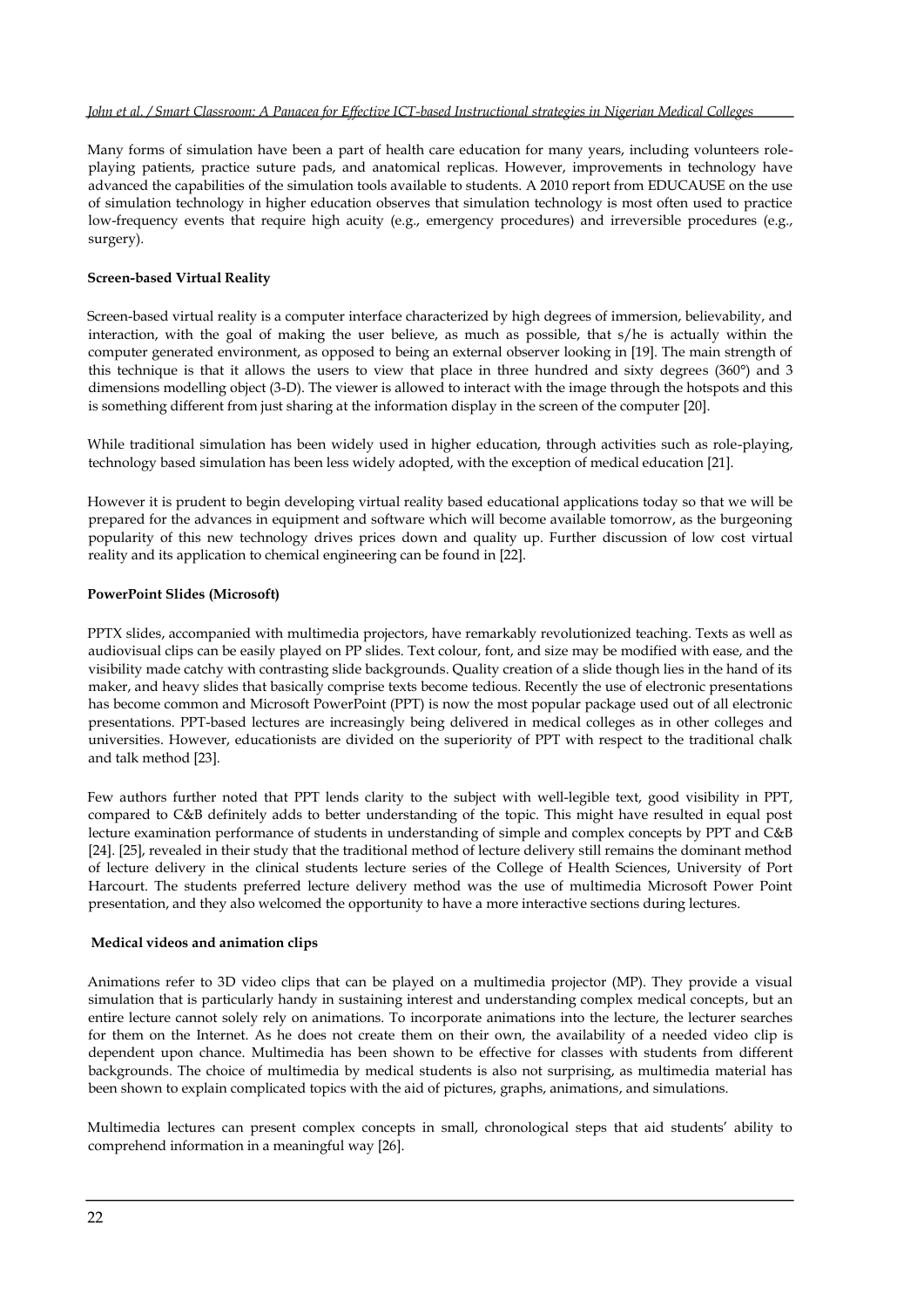In a study, video-linked lectures allowed healthcare students across multiple sites, and between university and hospital bases to come together for the purposes of shared teaching. Recording and streaming video-linked lectures allowed the students to view them at a later date and provided an additional resource to support student learning. Also, third year medical students, enrolled in a pediatrics clerkship, who learned in a virtual modality with a digital video case, engaged in more critical thinking [27]. Online medical videos with a variety of medical specialties, topics, speakers, difficulty levels, and lengths can be easily downloaded to the students' laptops or mobile phones for free. Students can view them anywhere, anytime and as many times as they wish. Students can select videos that match their proficiency level and background knowledge and can help them understand abstract, and difficult ideas and information.

## RESULTS

#### **V. Proposed ICT-Based Smart Classroom Model**

Utilizing the educational technology in today's learning environments is a must due to the vast advancements in these technologies and the Information and Communication Technology (ICT). Here, we introduce a comprehensive model of smart classrooms as a panacea and holistic approach in implementing an efficient Technology that can enhance learning environment. In this new model, the smart classroom systemically integrates the tools of ICT with various teaching learning practices in the medical college. The ICT's significant impact on the contemporary educational systems is evident due to the vast and rapid development in the computer aided instructions, multimedia, the communication, Internet technologies and Human/virtual patient simulators etc. The smart classrooms form a great learning initiative that assists the educators in creating a skilled and creative generation able to utilize the technology, benefit from the abundance of information and knowledge, and to be efficient self-learners in the Teaching-Learning Process. However, designing and development an effective smart classroom within medical colleges is still challenging to most educators due to the complex environment that incorporates many pedagogical and technological elements. Hence, the below proposed model is based on an integrated framework to implement a Smart Classroom that will be a panacea for an effective ICTbased Teaching-Learning in medical colleges*;*



Fig. 1. Smart Classroom Model (Adapted from Salah Al-Sharhan, 2105)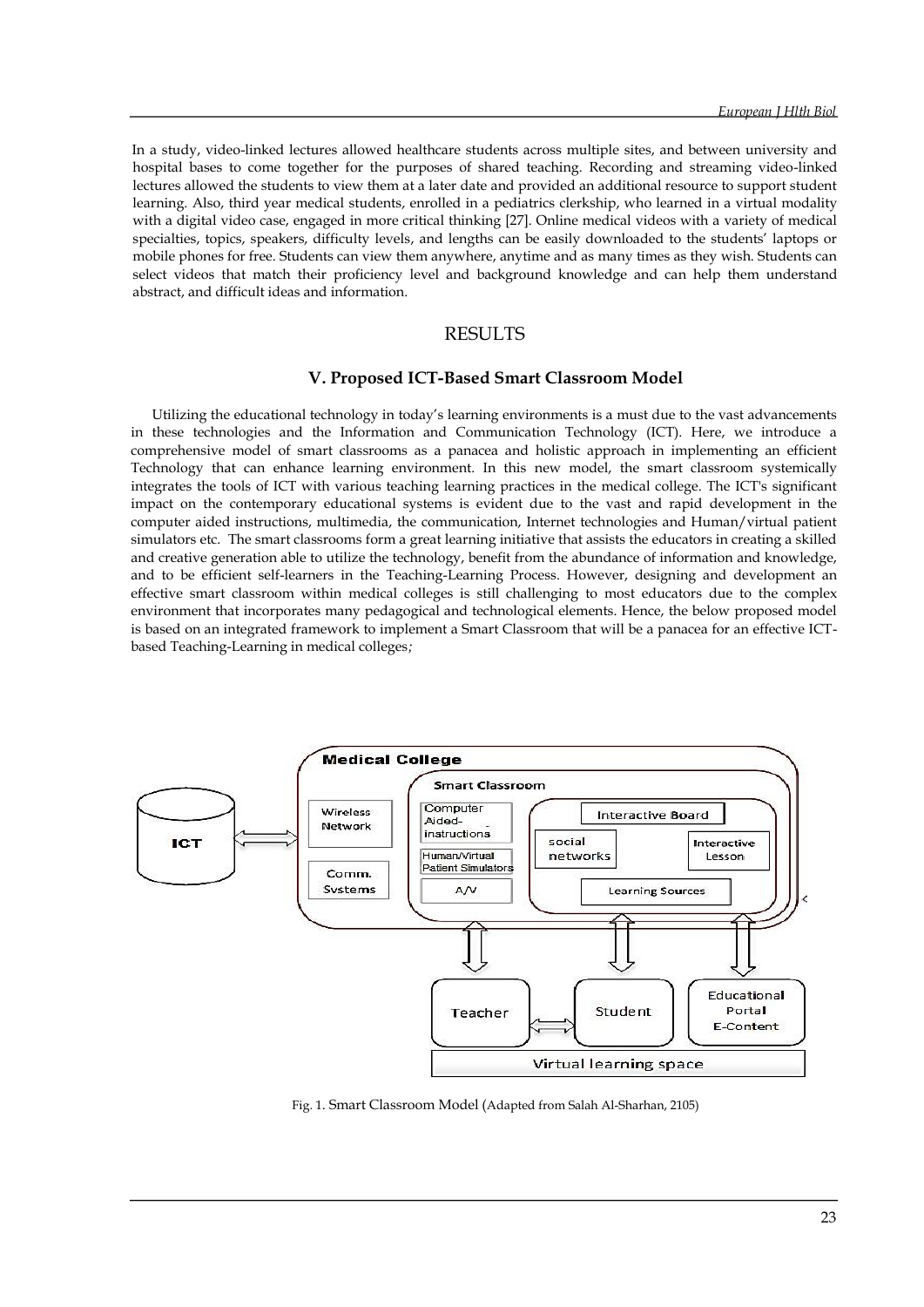## **VI. Strategies for Effective Medical Teaching in Smart Classroom**

#### *A. THE CHANGE OF THINKING*

Teachers should realize that the medical classroom teaching is actually an open and creative process. It should be treated with the whole and accepted viewpoint; Break through the shackles of the traditional education ideas, in the teaching process to guide students to explore the development, pay attention to the development of students' potential; Managers should be deeply sensed the impact of new technologies and new ideas to the classroom, the introduction of supporting policies and measures to encourage teachers, students, management personnel to use the smart classroom teaching in the teaching of new attempts, in the process of medical classroom teaching to achieve technology and discipline reasonable, timely and effective integration, and promote the full development of teaching.

#### *B. BEST PRACTICES ICT-BASED TEACHING RESOURCES*

*Teaching* resources is one of the basic conditions for the development of the classroom, the quality of the resources directly affects the teaching effect, and even plays a decisive role. Modern equipment in the classroom can be used to present many forms and types of medical information resources, such as the use of text, images to present the basic concept and pathogenesis, the use of animation and sound to interpretation of the steps and mechanism changes, the use of video to presentation of teaching, clinical symptoms, the use of 3D model, flash animation to observe the human body, cell sections, etc..

#### *C. THE CHOICE OF TEACHING MODE*

The traditional medical classroom teaching is the classroom and blackboard, lesson plans PPT, model chart, information representation way is single, less communication between teachers and students. The emergence of smart classroom for teachers and students to try a variety of teaching mode and teaching methods, such as case group discussion teaching (problem oriented teaching), mixed teaching, and so on. In the teaching process, how to choose appropriate teaching model to present medical information, how to realize the seamless connection between teaching content and teaching video, and how to avoid the bad tendency of "computer replace the human brain", it is all teachers and class leaders should consider problem.

Medical teaching methods from the traditional teaching to the multimedia teaching is a leap, we believe that from the plane of the multimedia teaching to multi-screen display, remote interactive, operating live, immersed in the smart classroom teaching will be another major breakthrough. This breakthrough is not only across a technical limitations, and thorough breakthrough for medical students to understand learning barrier, it is not just a visual sense of change, but also a revolution of learning, will push the innovation and development of medical teaching [28].

## CONCLUSION AND RECOMMENDATIONS

ICT's impact on medical education has evolved a great deal as both medical science and computer technology have gone under profound enhancement. While developed countries could harvest their investments in ICT, medical schools in developing countries are still struggling with designing, implementing, and delivering ICT required changes in medical education.

The interface between educational technology and medical sciences is integral and symbiotic. Innovations in the adoption of smart classroom for effective ICT-based instructional strategies in medical sciences toward a revolution in education, allowing adaptive and collaborative learning by the learners and transforming the role of the teacher. Traditionally, education has been based on attending classes day after day, listening to a lecturer providing the necessary course work information, and going through exams to assess knowledge. Education is supposed to be focused on the learner rather than the instructional materials. Hence, Medicine as a complex multidisciplinary field, has been implementing computerized technologies, with ICT-based tools being a central point of the process in many cases.

To improve the overall learning experience of the medical students, this study recommends that the University authorities in developing countries especially should address the factors that might militate against satisfactory learning in the adoption of smart classroom and the use of ICT-based tools. They should provide constant source of electricity, a conducive environment for learning and above all train medical lecturers, clinical instructors, laboratory technologist and even students in the use of modern teaching/learning aids.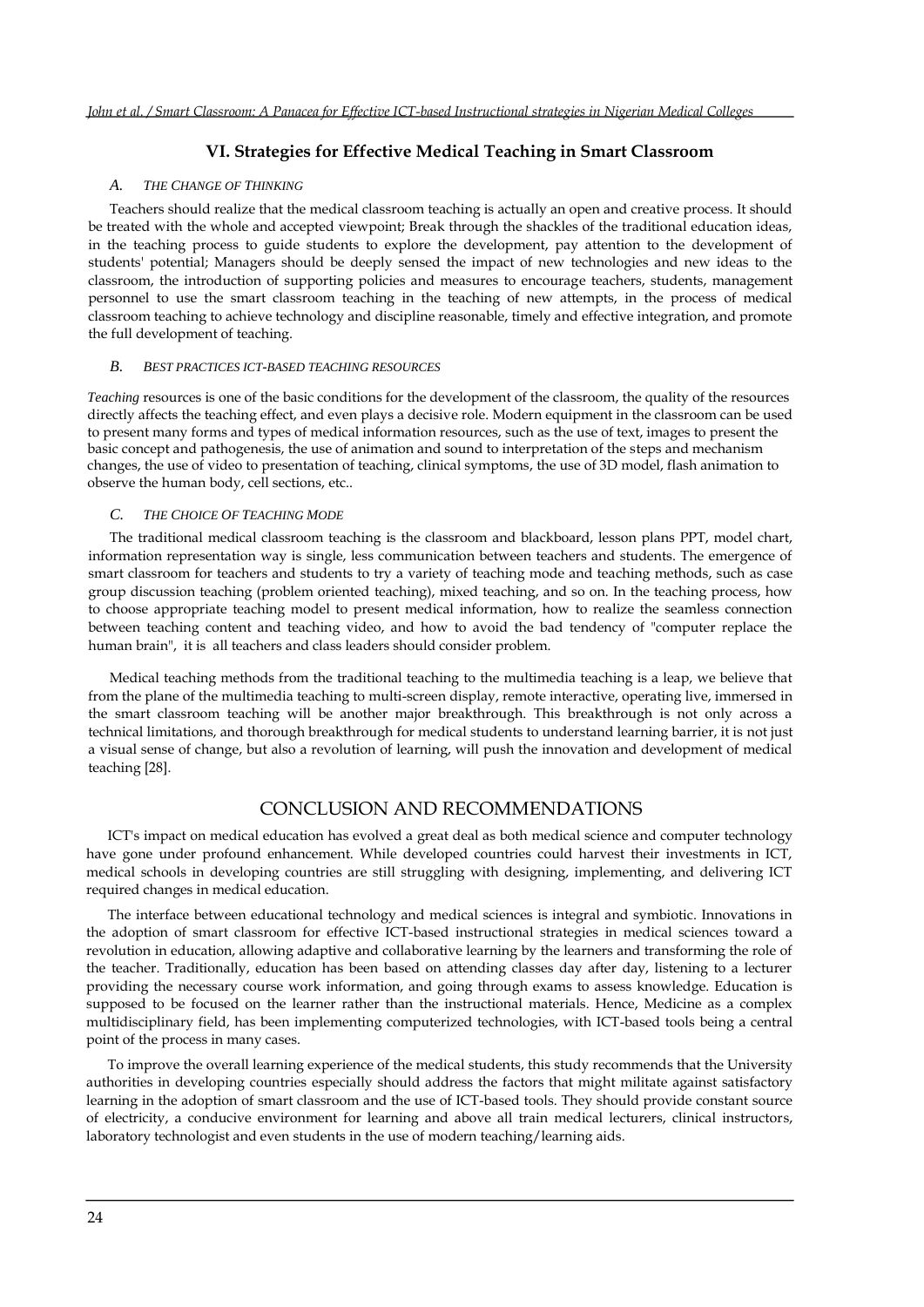## **REFERENCES**

- [1] Y.-J. Li and X. Yang, (2013). Research on the application of interactive whiteboard in human anatomy course in medical university, Jilin. *Medicine and Society*, vol. 12, pp. 88-90.
- [2] Gray K, Tobin J, (2010). Introducing an online community into a clinical education setting: A pilot study of student and staff engagement and outcomes using blended learning. BMC Med Educ 10:6.
- [3] Nigeria Undergraduate Medical and Dental Curriculum Template, (2012). Email info@healthsystems2020.org or visit our website at pg. 5 www.healthsystems2020.org
- [4] Rogers, E.M. (1995). *Diffusion of Innovations.*4th Edition. The Free Press. New York.
- [5] Oliveira, T. and Martins, M.F. (2011). Literature Review of Information Technology Adoption Models at Firm Level.
- *The Electronic Journal of Information Systems Evaluation.* 14(1): 110121 [6] Stefan Velikov, Alexandrina Vodenicharova and Nikolay Popov, (2016). New Trends of Training in Information Technology in Medical College of Sofia. Journal of Educational and Instructional Studies in the World; June 2016, Volume: 6 Special Issue 1 Article: 08 ISSN: 2146-7463. pg. 48-49.
- [7] Asefeh Badiey Houshyari, Mahnaz Bahadorani, Mina Tootoonchi, John Jacob Zucker Gardiner, Roberto A. Peña, Peyman Adibi, (2012). Information and Communication Technology in Medical Education: An Experience from a Developing Country.A special report on perceptions from 1976-2010.
- [8] Aschenbrener MS, (2008). Analysis of creative and effective teaching behaviors of university instructors (Doctoral dissertation).Available from ProQuest Dissertations and Theses database, 2007. (UMI No. 3371039)
- [9] Maharana B, Biswal S, Sahu NK, (2009). Use of information and communication technology by medical students: A survey of VSS Medical College, Burla, India. Library Philosophy and Practice (ejournal). (Online) Available from URL: http://digitalcommons.unl.edu/libphilprac/281.
- [10] Oliveira, T. and Martins, M.F. (2011). Literature Review of Information Technology Adoption Models at Firm Level. *The Electronic Journal of Information Systems Evaluation.* 14(1): 110121.
- [11] Kommalage M, Gunawardena S, (2008). IT-based activity in physiology education: An experience from a developing country. Advances in Physiology Education, 32: 81-5.
- [12] J.-G. Ma, (2014). The use of interactive electronic whiteboard activation information technology classroom, *The Road to Success*, vol. 24, p. 93.
- [13] H.-Y. Li and L. Zhong, (2013). Characteristics and prospect of automatic recording system, *China Education Info*, vol. 5, pp. 84-86.
- [14] T.-L. Feng, L. Chen, H.-C. Chen, and L. Wang, (2009). Design and Realization of multi-channel operation technology of stream media live broadcast teaching platform based on, *Chinese Medicine Digital Magazine*, vol. 4, pp. 66-69.
- [15] AAMC Institute for Improving Medical Education, (2007). Effective Use of Educational Technology in Medical Education. *Colloquium on Educational Technology: Recommendations and Guidelines for Medical Educators* March 2007.
- [16] Andrzej A. Kononowicz and Inga Hege (2010). Virtual Patients as a Practical Realisation of the E-learning Idea in Medicine, E-learning

Experiences and Future, Safeeullah Soomro (Ed.), ISBN: 978-953-307092-6, InTech, Available from: [http://www.intechopen.com/books/elearning-experiences-and-future/virtual-patients-as-apracticalrealisation-of-the-e](http://www.intechopen.com/books/e-learning-experiences-and-future/virtual-patients-as-apractical-realisation-of-the-e-learning-idea-in-medicine)[learning-idea-in-medicine](http://www.intechopen.com/books/e-learning-experiences-and-future/virtual-patients-as-apractical-realisation-of-the-e-learning-idea-in-medicine) 

- [17] Inga Hege1, Andrzej A. Kononowicz, Daniel Tolks, Samuel Edelbring, and Katja Kuehlmeyer, (2016). A qualitative analysis of virtual patient descriptions in healthcare education based on a systematic literature review. BMC Medical Journal, DOI 10.1186/s12909-016-0655-8
- [18] Jarmila Potomkova, Vladimir Mihal and Daniel Schwarz (2012). Medical Education for YouTube Generation, ELearning Engineering,

On-Job Training and Interactive Teaching, Dr. Sergio Kofuji (Ed.),

ISBN: 978-953-51- 0283-0, InTech, Available from:

http://www.intechopen.com/books/e-learning-engineering-on-jobtraining-andinteractive-teaching/medical-educationfor-youtubegeneration

- [19] Morgan Passiment, Heather Sacks, Grace Huang, (2011). Medical Simulation in Medical Education: Results of an AAMC Survey. [www.aamc.org](http://www.aamc.org/)
- [20] Ahalt, S. & Fecho, K. (2015). Ten Emerging Technologies for Higher Education. RENCI, University of North Carolina at Chapel Hill. Text[. http://dx.doi.org/10.7921/G0PN93HQ](http://dx.doi.org/10.7921/G0PN93HQ)
- [21] Azman Fadzil, (2016). Implementing Virtual Reality Technology As An Effective Web Based Kiosk : Darulaman`S Teacher Training College

Tour (Ipda Vr Tour).

<http://www.cms.dmu.ac.uk/~cph/VR/whatisvr.html>

- [22] John T. Bell, H. Scott Fogler, (2015). The Investigation and Application of Virtual Reality as an Educational Tool;Reprinted from the Proceedings of the American Society for Engineering Education 2015 Annual Conference, Session number 2513, June 2015, Anaheim, CA. pg. 2
- [23] Vikas Seth, Prerna Upadhyaya, Mushtaq Ahmad and Vijay Moghe, (2010). PowerPoint or chalk and talk: Perceptions of medical students versus dental students in a medical college in India. Advances in Medical Education and Practice 2010:1 11–16